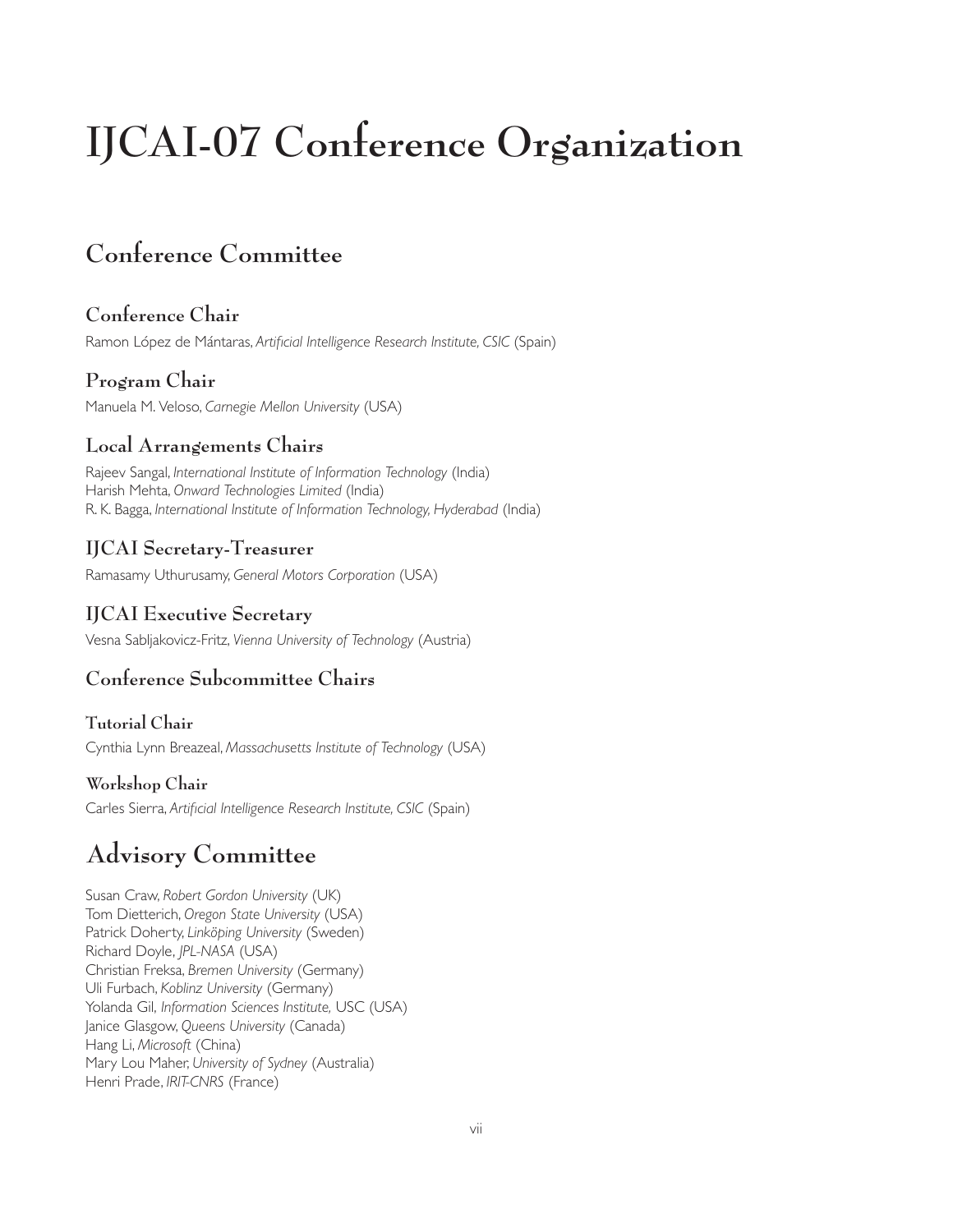Marco Schaerf, *University of Rome-I* (Italy) Olga Stepankova, *Czech Technical University* (Czech Republic)

## **Local Arrangements Committee**

#### **Advisors**

Raj Reddy, *Carnegie Mellon University* (USA) Arvind Joshi, *University of Pennsylvania* (USA) R. Narasimhan, *CMC National Fellow for IT*

#### **Chairs**

Rajeev Sangal, *International Institute of Information Technology,* Hyderabad Harish Mehta, *Onward Technologies Limited* R K Bagga, *International Institute of Information Technology,* Hyderabad

#### **Core Team**

Harish Mehta, *Trust for Advancement of Technology in India, OnwardGroup* J. A. Chowdary, *Portal Player* P. V. S. Rao, *Tata Infotech* S. Ramani, *HP Labs* K. S. R. Anjaneyulu, *HP Labs* George L. Arakal, *CDAC/Media Lab Asia* M. Sasikumar, *CDAC,* Mumbai Vasudeva Varma, *International Institute of Information Technology,* Hyderabad M. Vidyasagar, *Tata Consultancy Services,* Hyderabad Arun K. Pujari, *University of Hyderabad* R. K. Shyamasunder, *Tata Institute of Fundamental Research,* Mumbai N. Sitaram, *CAIR,* Bangalore Arun Agarwal, *University of Hyderabad* Ashok Agarwal, *Era Software* V. P. Gulati, *Tata Consultancy Services,* Hyderabad P. J. Narayanan, *International Institute of Information Technology,* Hyderabad Bipin Indurkuya, *International Institute of Information Technology,* Hyderabad Kamal Karlapalem, *International Institute of Information Technology,* Hyderabad S. Kapoor, *Satyam,* Hyderabad Aditya Margam, *Soft Quest,* Hyderabad B. L. Deekshatulu, *ISRO Fellow, University of Hyderabad* S. C. Rastogi, *Infosys*

## **Members and Resource Persons**

Pushpak Bhattacharya, *Indian Institute of Technology,* Mumbai B. B. Chaudhuri, *ISI Kolkata* Harish Karnick, *Indian Institute of Technology,* Kanpur Inderjeet Mani, *Georgetown University* (USA) Hema A. Murthy, *Indian Institute of Technology,* Madras A. G. Ramakrishnan, *Indian Institute of Science,* Bangalore Debanik Roy, *Bhabha Atomic Research Centre,* Mumbai Rohini Srihari, *SUNY* (USA) Sargur N. Srihari, *SUNY* (USA) Devika Subramanian, *Rice University* (USA) Vivek Balaraman, *Tata Consultancy Services,* Pune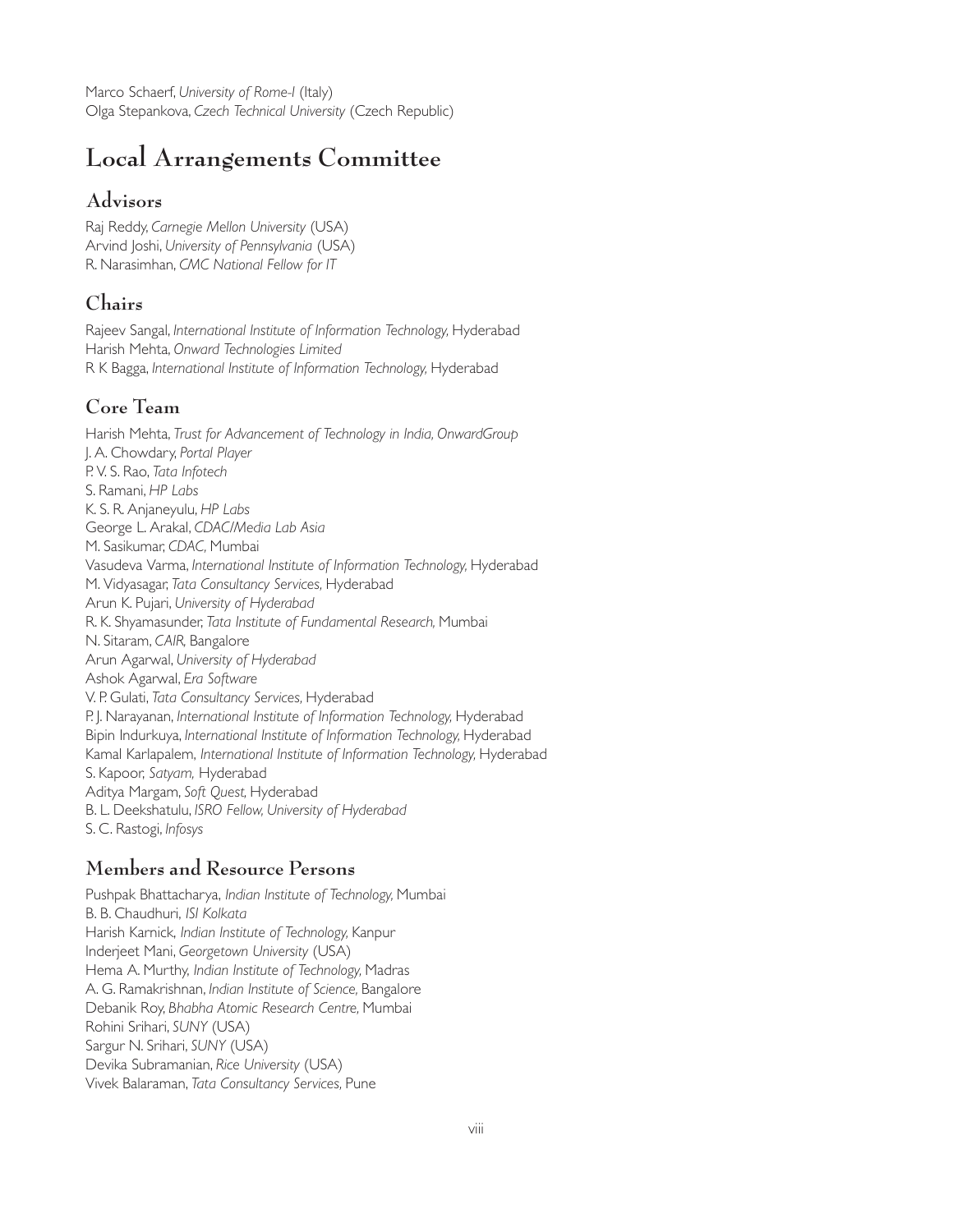K. K. Biswas, *Indian Institute of Technology,* Delhi Somanath Biswas, *Indian Institute of Technology,* Kanpur Ravi Prakash Putchala, *Oracle India,* Bangalore Shyam Dhanuka, *Novell,* Mumbai S. Lakshman, *Novell,* Mumbai Anoop Namboodri, *International Institute of Information Technology,* Hyderabad C. V. Jawahar, *International Institute of Information Technology,* Hyderabad Mvenkateswarlu, *International Institute of Information Technology,* Hyderabad V. V. Ramana, *International Institute of Information Technology,* Hyderabad

# **Program Committee**

## **Program Chair**

Manuela M. Veloso, *Carnegie Mellon University* (USA)

#### **Senior Program Committee**

Fahiem Bacchus, *University of Toronto* (Canada) Daniel Borrajo, *University Carlos III of Madrid* (Spain) Silvia Coradeschi, *Örebro University* (Sweden) Marie-Odile Cordier, *University Rennes 1* (France) Walter Daelemans, *University of Antwerp* (Belgium) Rina Dechter, *University of California, Irvine* (USA) Frank Dellaert, *Georgia Institute of Technology* (USA) Subbarao Kambhampati, *Arizona State University* (USA) Craig Knoblock, *University of Southern California* (USA) P. J. Narayanan, *International Institute of Information Technology* (India) Bernhard Nebel, *Albert-Ludwigs-University Freiburg* (Germany) Itsuki Noda, *National Institute of Advanced Industrial Science & Technology* (Japan) Lynne Parker, *University of Tennessee* (USA) Anna Reali Costa, *University of Sao Paulo* (Brazil) Francesca Rossi, *University of Padova* (Italy) Lorenza Saitta, *University of Piemonte Orientale* (Italy) Rudrapatna Shyamasundar, *IBM India Research Laboratory* (India) Barry Smyth, *University College Dublin* (Ireland) Peter Stone, *University of Texas at Austin* (USA) Milind Tambe, *University of Southern California* (USA) Laszlo Varga, *SZTAKI* (Hungary) Mary-Anne Williams, *Innovation and Technology Research Laboratory* (Australia) Ming Zhou, *Microsoft Research Asia* (China)

### **Program Committee**

David Aha, *Naval Research Laboratory* (USA) Aluizio Araujo, *UFPE—Center of Information* (Brazil) Josep-Lluis Arcos, *Artificial Intelligence Research Institute, CSIC* (Spain) Sreeram Balakrishnan, *IBM Research* (India) Leliane Barros, *University of Sao Paulo* (Brazil) Rachel Ben-Eliyahu-Zohary, *Jerusalem College of Engineering* (Israel) Michael Bowling, *University of Alberta* (Canada) Wolfram Burgard, *University of Freiburg* (Germany) Amedeo Cesta, *Institute for Cognitive Science & Technology, CNR* (Italy) Antonio Chella, *University of Palermo* (Italy)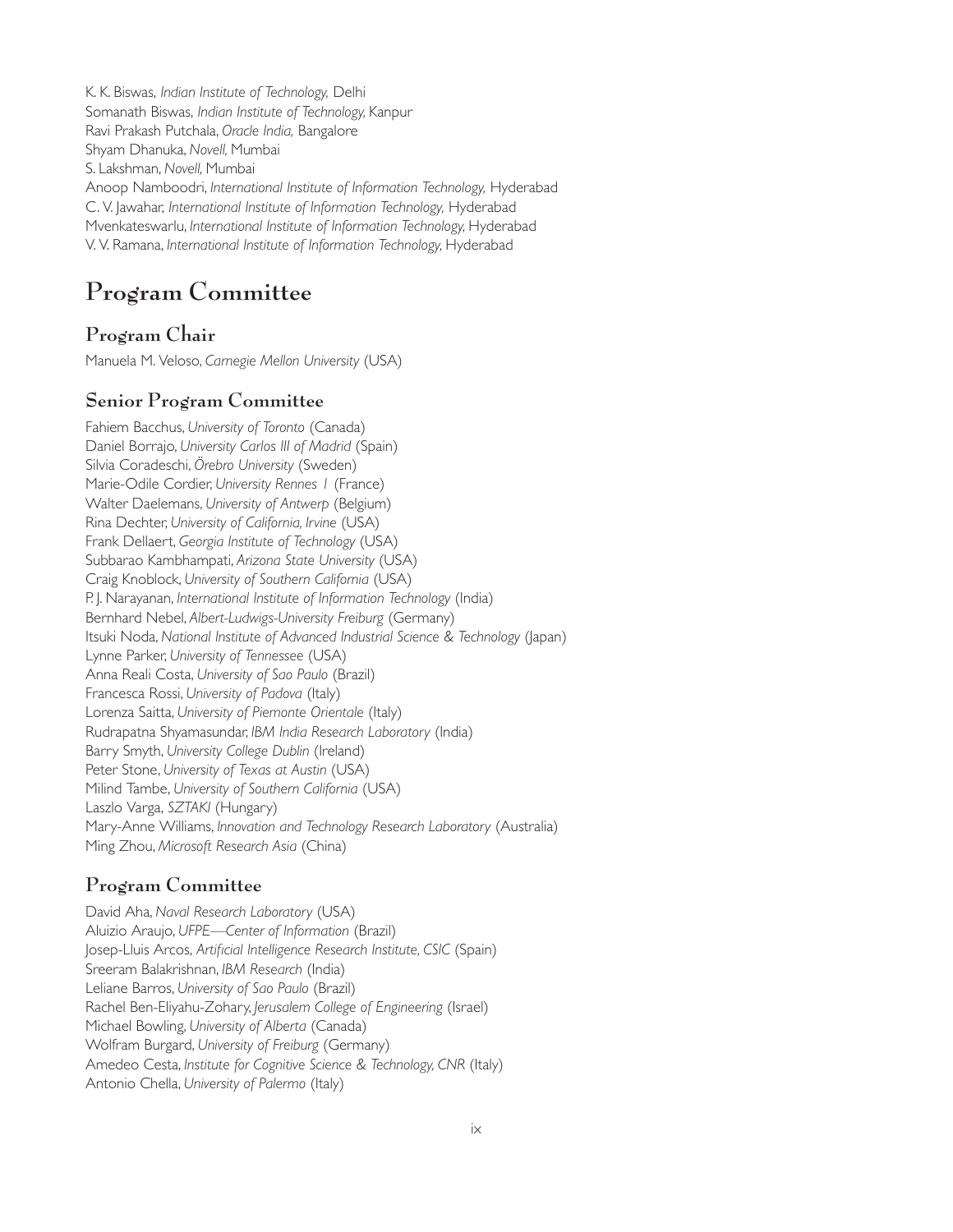Xiaoping Chen, *University of Science and Technology of China* (China) Fabio Ciravegna, *University of Sheffield* (UK) Diane Cook, *University of Texas at Arlington* (USA) Padraig Cunningham, *Trinity College Dublin* (Ireland) Philippe Dague, *University of Paris-Sud* (France) Adnan Darwiche, *University of California, Los Angeles* (USA) Guiseppe De Giacomo, *University of Rome, "La Sapienza"* (Italy) Angel del Pobil, *Juame I University,* (Spain) Yves Demazeau, *National Council for Scientific Research* (France) Minh Do, *Palo Alto Research Center* (USA) AnHai Doan, *University of Illinois* (USA) Pedro Domingos, *University of Washington* (USA) Christophe Dousson, *France Telecom R&D* (France) Tom Duckett, *University of Lincoln* (UK) Floriana Esposito, *University of Bari* (Italy) Boi Faltings, *EPFL, Lausanne* (Switzerland) Fernando Fernandez, *University Carlos III of Madrid* (Spain) Matjaz Gams, *Jozef Stefan Institute* (Slovenia) Frederick Garcia, *National Institute of Agronomic Research* (France) Hector Geffner, *ICREA and Pompeu Fabra University* (Spain) Alfonso Gerevini, *University of Brescia* (Italy) Holger Hoos, *University of British Columbia* (Canada) Ian Horrocks, *University of Manchester* (UK) Ayanna Howard, *Georgia Institute of Technology* (USA) Rebecca Hwa, *University of Pittsburgh* (USA) Gal Kaminka, *Bar Ilan University* (Israel) Alankar Karol, *University of Technology, Sydney* (Australia) Sven Koenig, *University of Southern California* (USA) Satoshi Kurihara, *Osaka University (*Japan) Nicholas Kushmerick, *University College Dublin* (Ireland) Gerhard Lakemeyer, *University of Technology Aachen* (Germany) Javier Larrosa, *Technical University of Catalonia* (Spain) David Leake, *Indiana University* (USA) Kevin Leyton-Brown, *University of British Columbia* (Canada) Pedro Lima, *Technical University Lisbon* (Portugal) Dekang Lin, *Google, Inc.* (USA) Pierre Marquis, *CRIL-CNRS and University of Artois* (France) Michael Mateas, *Georgia Institute of Technology* (USA) Sheila McIlraith, *University of Toronto* (Canada) Pedro Meseguer, *Artificial Intelligence Research Institute, CSIC* (Spain) Jay Modi, *Drexel University* (USA) Yoichi Motomura, *National Institute of Advanced Industrial Science and Technology* (Japan) Hideyuki Nakanishi, *Osaka University* (Japan) Ranjit Nair, *Honeywell Laboratories* (USA) Hwee Tou Ng, *National University of Singapore* (Singapore) Jian-Yun Nie, *University of Montreal* (Canada) Joakim Nivre, *Vaxjo University* (Sweden) Yukio Ohsawa, *University of Tokyo* (Japan) Barry O'Sullivan, *Cork Constraint Computation Centre* (Ireland) Ronald Parr, *Duke University* (USA) Gabriella Pasi, *University of Milan* (Italy) Pavlos Peppas, *University of Patras* (Greece) Paolo Petta, *Medical University of Vienna* (Austria) Arun Pujari, *University of Hyderabad* (India)